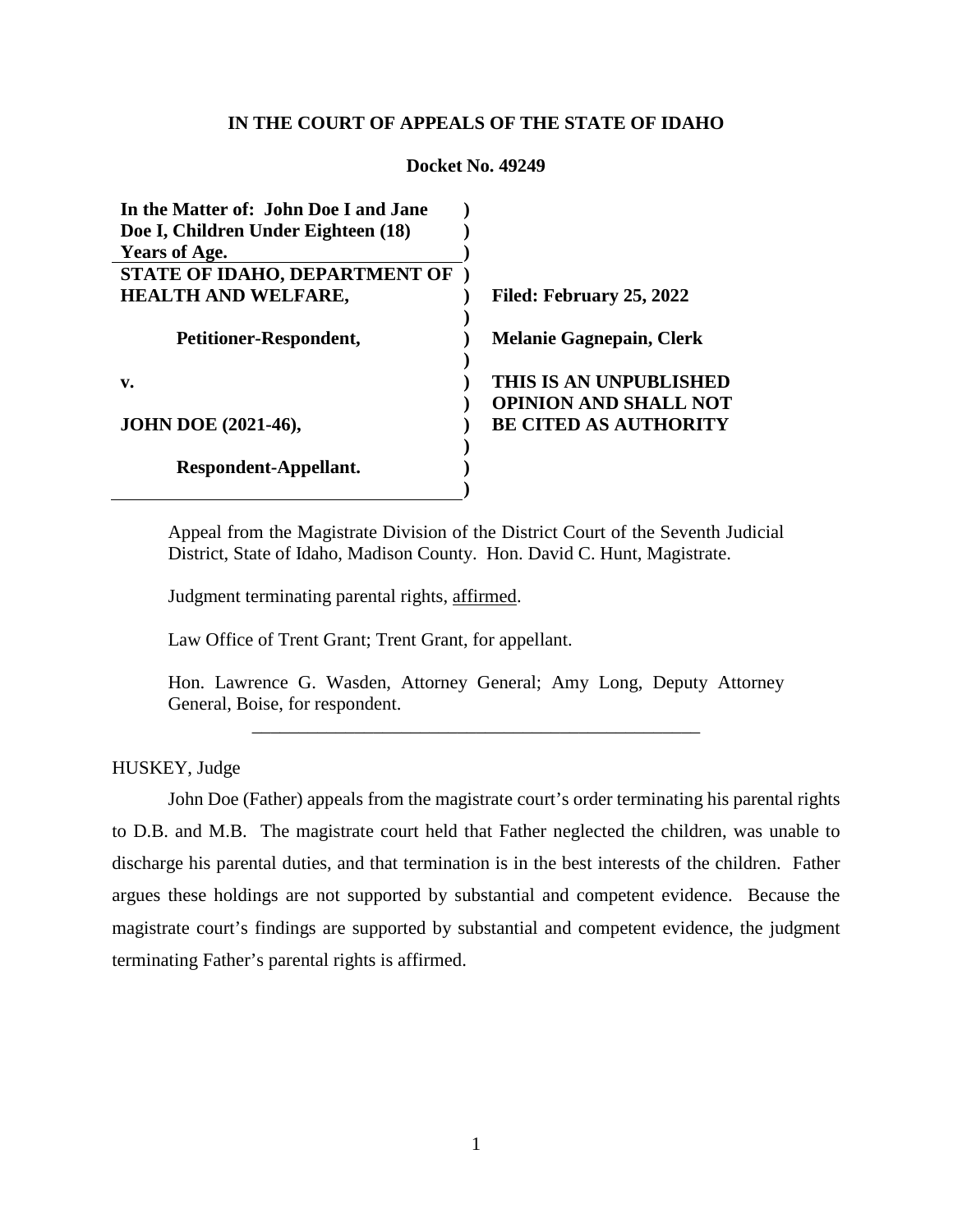#### **I.**

## **FACTUAL AND PROCEDURAL BACKGROUND**

Father and mother (Mother) are married and have two children together, D.B. and M.B.<sup>[1](#page-1-0)</sup> In February 2020, law enforcement was contacted due to an argument between Father and Mother regarding the care of M.B. Law enforcement responded, and Father told officers he was concerned about Mother's methamphetamine use and the presence of drugs in the home. Both children were subsequently removed from the home and placed in foster care. The magistrate court granted the Department of Health and Welfare (Department) temporary custody of the children. The magistrate court held an adjudicatory hearing and entered a stipulated order finding it was contrary to the children's best interests to be returned to live with Father and Mother. The magistrate court ordered a case plan for the parties as part of reunification efforts.

At a permanency hearing in February 2021, the Department asked the court to adopt a permanency goal of termination and adoption, and Father requested an additional three months to complete his case plan. The magistrate court declined to adopt the permanency plan at the hearing, but two months later, after seeing no improvement from Father, the court adopted the permanency plan. The magistrate court held a termination trial and subsequently entered an order finding by clear and convincing evidence that Father neglected his children, was unable to discharge his parental responsibilities, and that termination of Father's parental rights is in the best interests of the children.<sup>[2](#page-1-1)</sup> The magistrate court entered a judgment terminating Father's parental rights to D.B. and M.B. Father timely appeals.

#### **II.**

# **STANDARD OF REVIEW**

On appeal from a decision terminating parental rights, this Court examines whether the decision is supported by substantial and competent evidence, which means such evidence as a reasonable mind might accept as adequate to support a conclusion. *Doe v. Doe*, 148 Idaho 243, 245-46, 220 P.3d 1062, 1064-65 (2009). The appellate court will indulge all reasonable inferences in support of the trial court's judgment when reviewing an order that parental rights be terminated. *Id.* The Idaho Supreme Court has also said that the substantial evidence test requires a greater

<span id="page-1-0"></span><sup>&</sup>lt;sup>1</sup> Father has two other children from prior relationships; neither child is involved with this appeal.

<span id="page-1-1"></span><sup>2</sup> Mother's parental rights were also terminated but are not at issue in this appeal.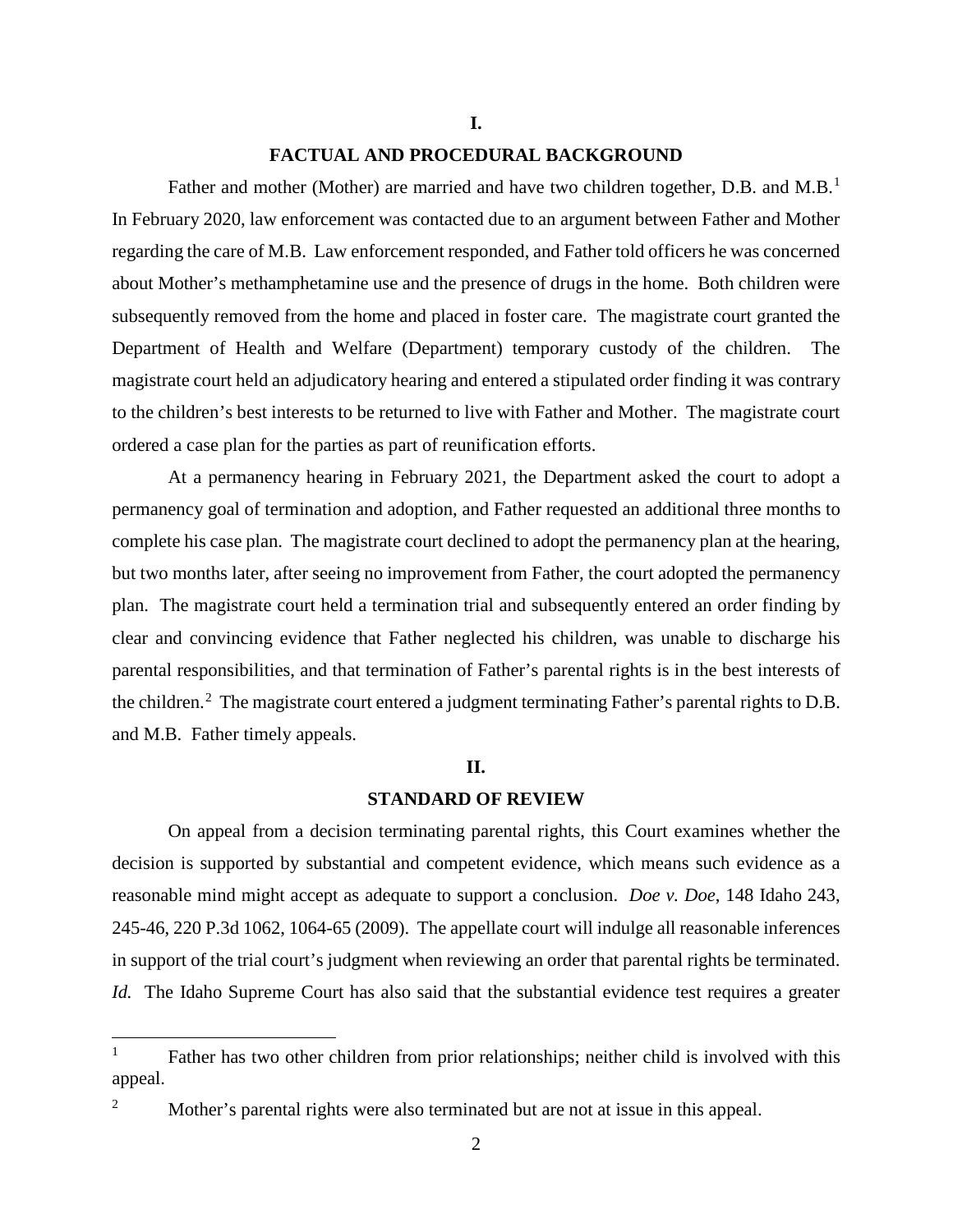quantum of evidence in cases where the trial court's finding must be supported by clear and convincing evidence than in cases where a mere preponderance is required. *In re Doe*, 143 Idaho 343, 346, 144 P.3d 597, 600 (2006). Clear and convincing evidence is generally understood to be evidence indicating that the thing to be proved is highly probable or reasonably certain. *In re Doe*, 143 Idaho 188, 191, 141 P.3d 1057, 1060 (2006). Further, the magistrate court's decision must be supported by objectively supportable grounds. *Doe*, 143 Idaho at 346, 144 P.3d at 600.

### **III.**

### **ANALYSIS**

Father argues the magistrate court's decision to terminate his parental rights should be reversed. Father asserts the magistrate court erred when it found that he neglected his children, that he is unable to discharge his parental responsibilities, and that it is in the children's best interests to terminate his parental rights.

# **A. Grounds for Termination**

A parent has a fundamental liberty interest in maintaining a relationship with his or her child. *Troxel v. Granville*, 530 U.S. 57, 65 (2000); *Doe v. State*, 137 Idaho 758, 760, 53 P.3d 341, 343 (2002). This interest is protected by the Fourteenth Amendment to the United States Constitution. *State v. Doe*, 144 Idaho 839, 842, 172 P.3d 1114, 1117 (2007). Implicit in the Termination of Parent and Child Relationship Act is the philosophy that, wherever possible, family life should be strengthened and preserved. I.C. § 16-2001(2). Therefore, the requisites of due process must be met when terminating the parent-child relationship. *State v. Doe*, 143 Idaho 383, 386, 146 P.3d 649, 652 (2006). Due process requires that the grounds for terminating a parentchild relationship be proved by clear and convincing evidence. *Id*. Because a fundamental liberty interest is at stake, the United States Supreme Court has determined that a court may terminate a parent-child relationship only if that decision is supported by clear and convincing evidence. *Santosky v. Kramer*, 455 U.S. 745, 769 (1982); *see also* I.C. § 16-2009; *In re Doe*, 146 Idaho 759, 761-62, 203 P.3d 689, 691-92 (2009); *Doe*, 143 Idaho at 386, 146 P.3d at 652.

Idaho Code Section 16-2005 permits a party to petition the court for termination of the parent-child relationship when it is in the child's best interests and any one of the following five factors exist: (a) abandonment; (b) neglect or abuse; (c) lack of a biological relationship between the child and a presumptive parent; (d) the parent is unable to discharge parental responsibilities for a prolonged period that will be injurious to the health, morals, or well-being of the child; or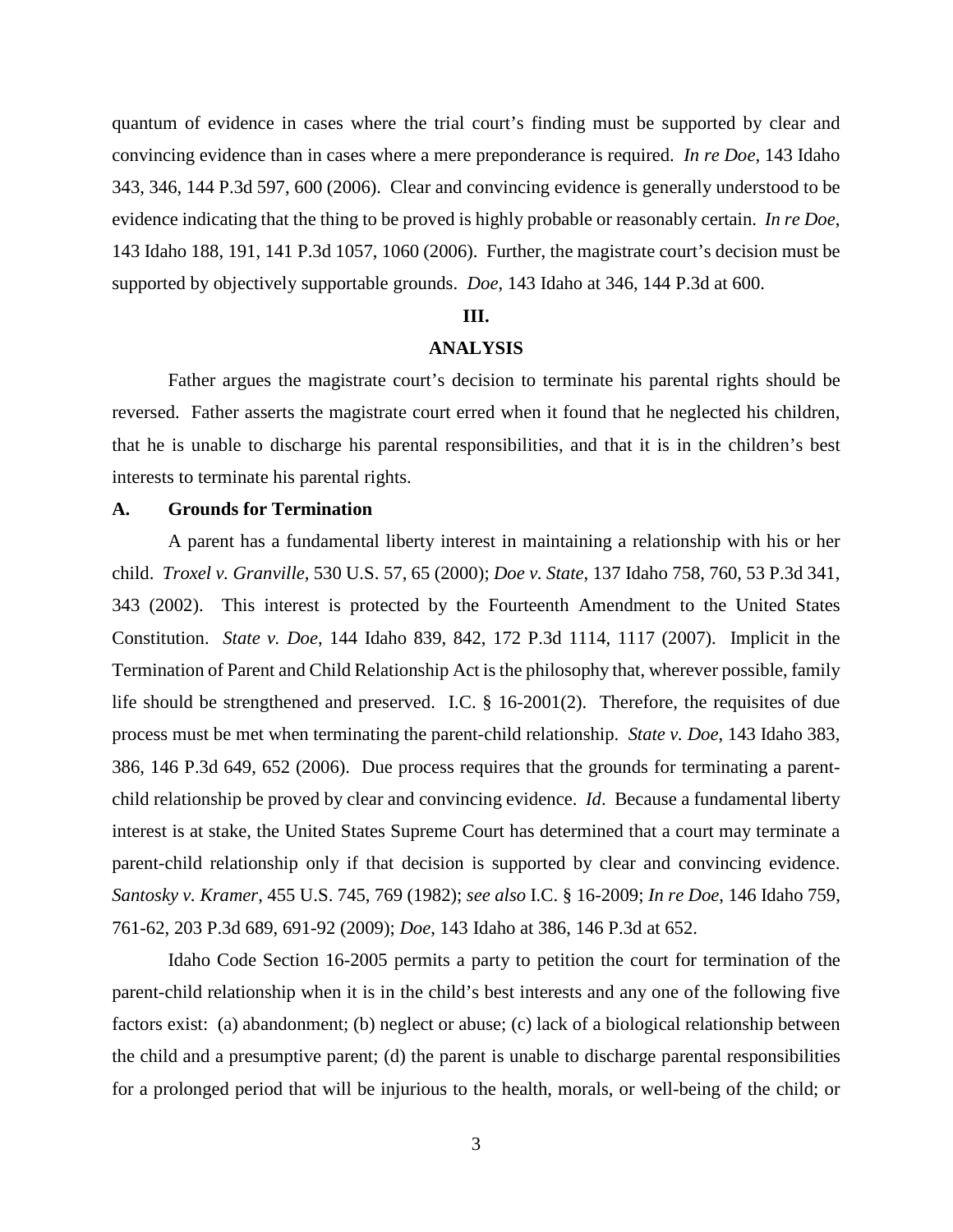(e) the parent is incarcerated and will remain incarcerated for a substantial period of time. Each statutory ground is an independent basis for termination. *Doe*, 144 Idaho at 842, 172 P.3d at 1117. Upon finding a statutory ground for termination, the court must also find that it is in the best interests of the child to terminate the parent-child relationship. I.C. § 16-2005(1). Both findings must be established by clear and convincing evidence.

The magistrate court found that Father neglected the minor children. Pursuant to I.C. § 16- 2005(1)(b), neglect is a statutory ground for terminating parental rights. Idaho Code Section 16-  $2002(3)(a)$  defines "neglect" as any conduct included in I.C. § 16-1602(31). Section 16-1602(31)(a) provides, in pertinent part, that a child is neglected when the child is without proper parental care and control, or subsistence, medical or other care or control necessary for his or her well-being because of the conduct or omission of his or her parents, guardian, or other custodian or their neglect or refusal to provide them. Neglect also exists where the parent has failed to comply with the court's orders or the case plan in a Child Protective Act case and the Department has had temporary or legal custody of the child for fifteen of the most recent twenty-two months and reunification has not been accomplished by the last day of the fifteenth month in which the child has been in the temporary or legal custody of the Department. I.C. § 16-2002(3)(b).

Father challenges the magistrate court's finding that he neglected his children. The magistrate court found that Father neglected his children on three separate bases: Father failed to comply with his court-ordered case plan; was unable to discharge his parental responsibilities; and failed to provide proper care and control for his children.

Father conceded during the termination trial that he had not completed the case plan, stating, "I haven't worked your case plan to the full extent that you've asked me to, but I know what works for my life." Notwithstanding this concession, Father asserts that because the record reflects that he attempted to complete the case plan, the magistrate court's finding of neglect is not supported by substantial and competent evidence. Father's case plan required him to obtain and maintain safe, sober, and appropriate housing for himself and his children; complete a substance abuse evaluation and follow through with any recommendations; submit to random drug testing through the Department or approved treatment providers; obtain and maintain employment in order to provide financially for the needs of his children; cooperate and communicate with the Department and child advocate services on a regular and timely basis; participate in the weekly visitations with his children until further notice; engage and participate in a parenting course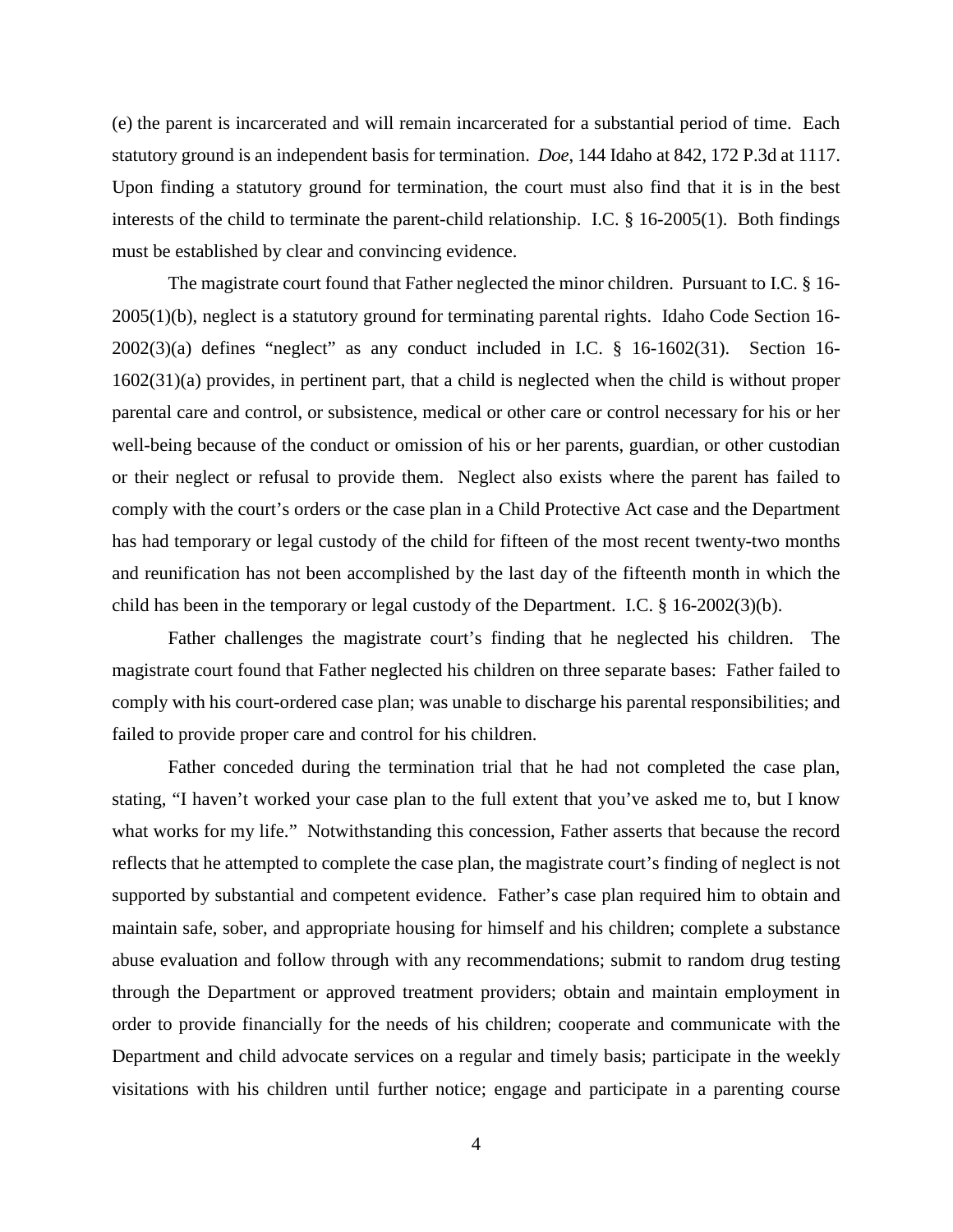approved by the Department and demonstrate the skills learned; demonstrate a consistent pattern of sobriety; and engage and participate in the prescribed domestic violence course recommended in his GAIN assessment and demonstrate the skills learned. The magistrate court found that Father failed to successfully complete the majority of the tasks in his case plan.

Father did not obtain housing. At the time of the termination trial, Father was living in his car and had been for over ninety days. Father testified that he was "not going into the apartment status anymore" and that he planned to build a home. Father further testified that he did not own any property to build on and that although he submitted a loan application, he had not been given any information that the application had been approved or for how much. Father testified that despite not owning property or being approved for a loan, he believed he could purchase a piece of property and build a home within six months. When asked what led Father to believe he could accomplish this, Father's only answer was "faith."

Father failed to attend several required substance abuse classes and counseling sessions and did not demonstrate a consistent pattern of sobriety. Although Father was sober for various periods of time throughout the case, Father missed multiple urinalysis drug tests, tested positive for methamphetamine and marijuana multiple times, and continued to use alcohol in the week leading up to the termination trial.

It is true Father completed some elements of the case plan related to employment and visitation. But he did not participate in the prescribed domestic violence course and, more than once, he was under the influence of methamphetamine in front of the children, including during visitation. There was testimony that Father slept during visitation, and when the caseworker tried to talk with Father about it, Father was verbally abusive and hung up on the caseworker.

Although Father completed some tasks in his case plan, he failed to successfully complete the majority of the assigned tasks. Thus, the magistrate court's finding that Father failed to comply with the case plan is supported by substantial and competent evidence.

To the extent Father challenges the magistrate court's finding that Father neglected his children due to his failure to provide proper care and control and inability to discharge his parental responsibilities, Father argues he did everything within his power to provide proper care and control and to be able to discharge his parental responsibilities. Beyond this conclusory statement, Father provides no argument or authority in support of this claim. This Court generally does not address issues not supported by cogent argument and citation to legal authority, even in a case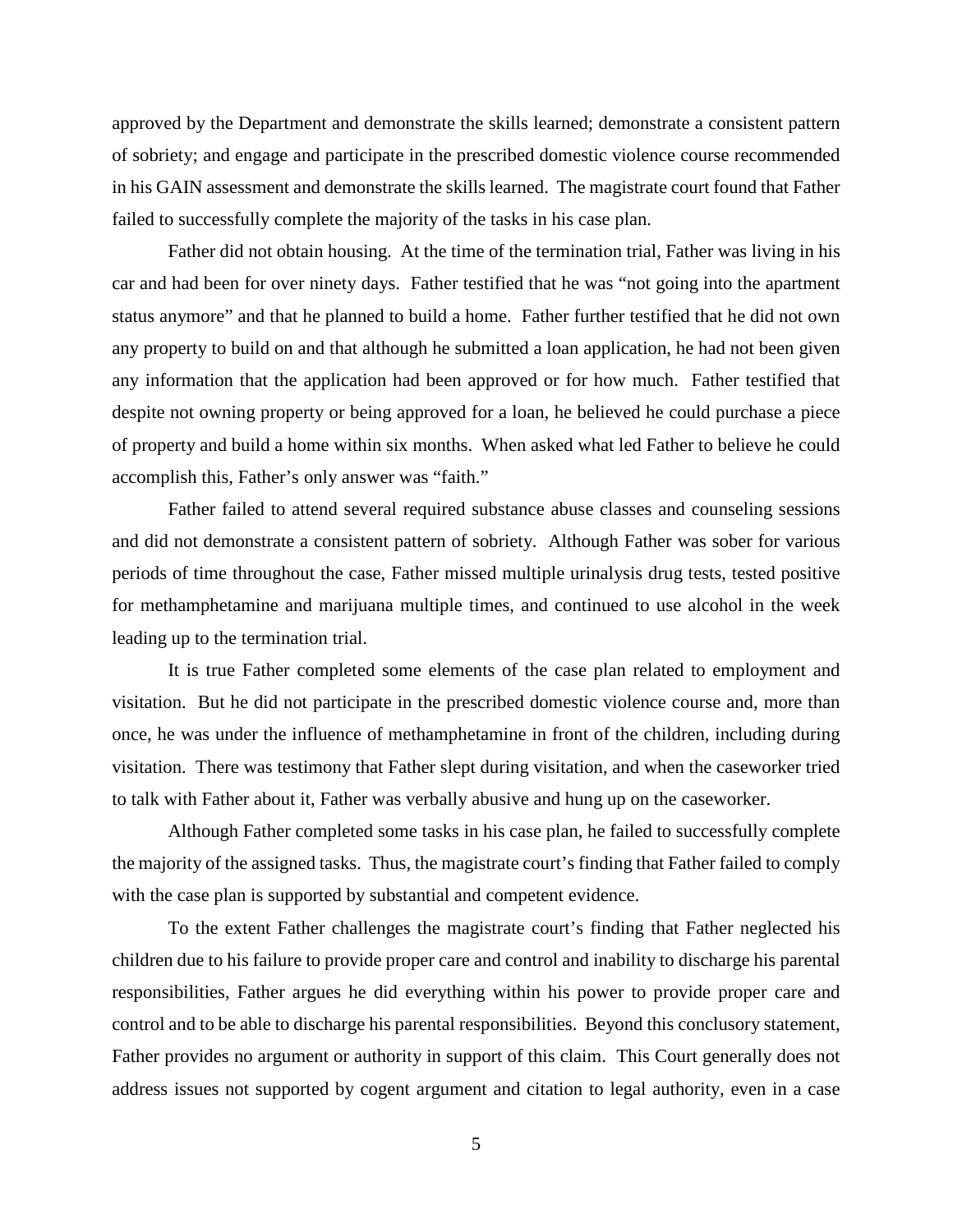terminating parental rights. *Idaho Dep't of Health & Welfare v. Doe* (2018-24), 164 Idaho 143, 147, 426 P.3d 1243, 1247 (2018). Regardless, a review of the record provides substantial evidence in support of the magistrate court's findings.

The magistrate court found the children were without proper parental care and control necessary for their well-being because of the acts or omissions of Father, specifically, the children were subjected to living in a house where they were exposed to Father's regular drug use and domestic violence between Father and Mother. The magistrate court also found that the same behaviors and concerns (primarily illegal drug use, domestic violence, and housing instability) that brought the children into care in the first place persisted throughout the case for a period of over a year and a half and, as a result, Father and Mother demonstrated an inability to discharge their responsibilities to and for the children.

Father struggled with substance abuse through the entirety of the case. In January 2021 Father tested positive for methamphetamine. During the termination trial, Father admitted to using methamphetamine and testified that in April 2021, he nearly overdosed on methamphetamine in front of M.B. Despite being ordered to maintain sobriety, Father tested positive for alcohol at the termination trial.

Prior to being taken into the care of the Department, the children were exposed to Father's domestic violence against Mother. Father's pattern of domestic violence continued during the pendency of this case. In October 2020, eight months after the children were taken into the care of the Department, Father threw a glass at Mother, causing a significant injury to her eye. At the time of the termination trial, Mother was still receiving medical treatment for the injury and it is possible that Mother will suffer permanent vision loss as a result of the injury. Mother expressed concern that a similar incident might happen again in the future. Father admitted to having a history of domestic violence, both with Mother and a previous partner. Despite his repeated struggles with domestic violence, Father did not participate in the domestic violence course required by his case plan. Father also failed to obtain stable housing for the children.

As a result, the magistrate court's finding of neglect due to failure to provide proper care and control and inability to discharge parental responsibilities is supported by substantial and competent evidence.

In addition to providing a basis for neglect, the magistrate court also found that Father's inability to discharge parental responsibilities constituted a separate and independent statutory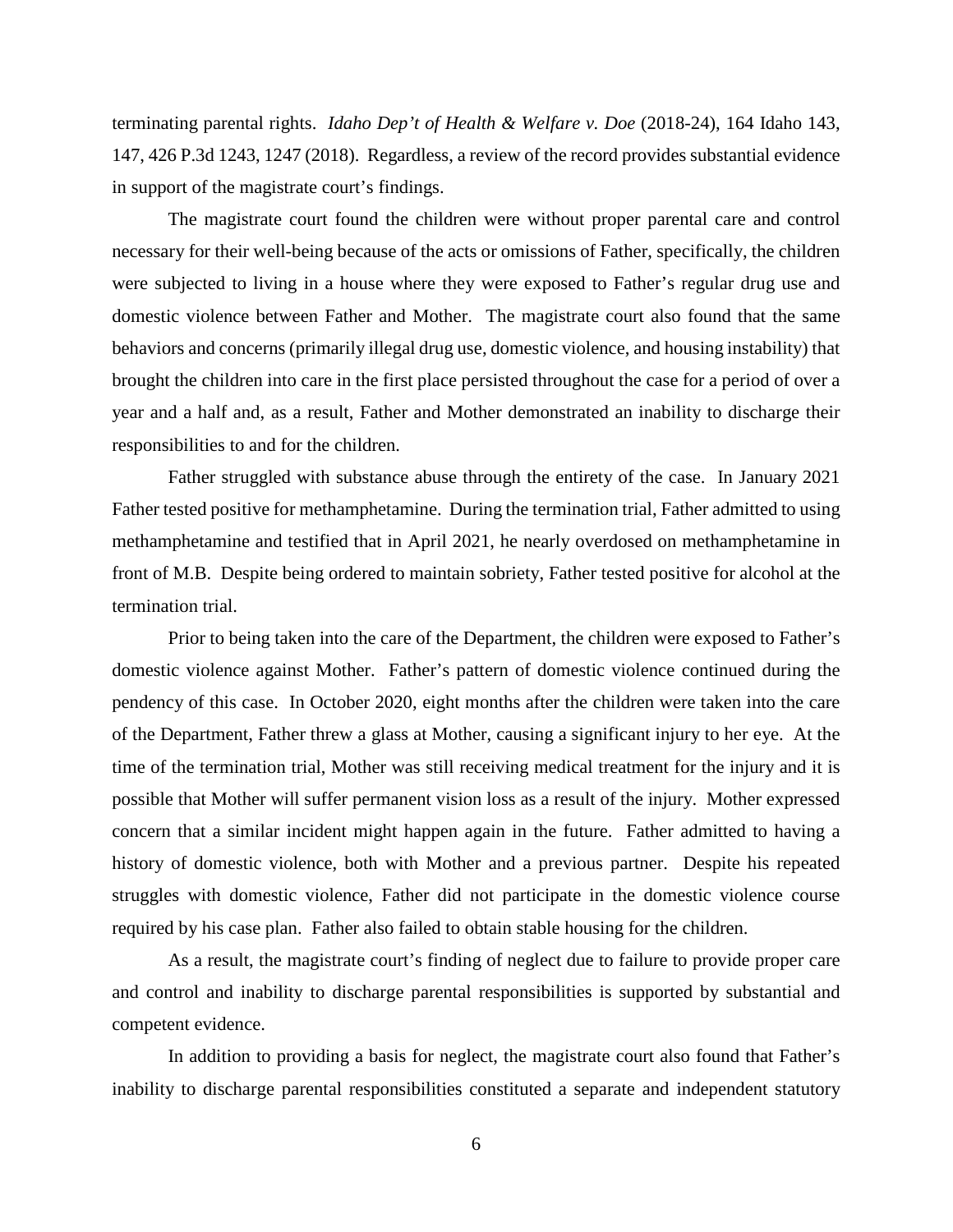basis for termination pursuant to I.C. § 16-2005(1)(d). The magistrate court found that Father demonstrated a sustained inability to provide safe housing free from illegal drug use and domestic violence and that inability will continue for a prolonged indeterminate period. The court further found that Father's inability to provide safe and sober housing will be injurious to the health, morals, or well-being of the children.

Father argues the magistrate court could only speculate that Father's inability to discharge parental responsibilities would continue and, therefore, the magistrate court's finding is not supported by substantial and competent evidence. This argument is unpersuasive. The magistrate court's finding was not based on unsupported speculations but rather, the evidence of Father's prior history and his conduct throughout the case. Father's continued substance abuse and his refusal to seek treatment for domestic violence support the magistrate court's finding that Father's inability to discharge his parental responsibilities would continue for a prolonged period.

Father asserts there is no evidence to support the magistrate court's finding that Father's inability to discharge his parental responsibilities would result in injury to the children. Father fails to show error in the magistrate court's finding. While in the custody of Father and Mother, the children were regularly exposed to domestic violence and illegal drug use. On at least one occasion, D.B. found a bag of methamphetamine in the family home. M.B. observed Father's near-overdose and immediately told Father she thought she lost him, indicating that M.B. understood the circumstances of the near-overdose. The children witnessed Father's domestic violence often enough that D.B. and M.B. would hide when Father and Mother would argue. D.B. told a social worker that his parents fought a lot and mimicked Father punching Mother in the face. When D.B. was taken into the care of the Department, he struggled with aggressive behavior. D.B.'s behavior improved after being removed from Father and Mother's care. This evidence supports the magistrate court's finding that Father's prolonged inability to discharge his parental responsibilities would result in injury to the children.

The magistrate court's conclusions that Father neglected the children on each of the three bases and, alternatively, that Father's inability to discharge his parental responsibilities will continue for a prolonged period and that inability will be injurious to the health, morals, or wellbeing of the child, are supported by substantial and competent evidence.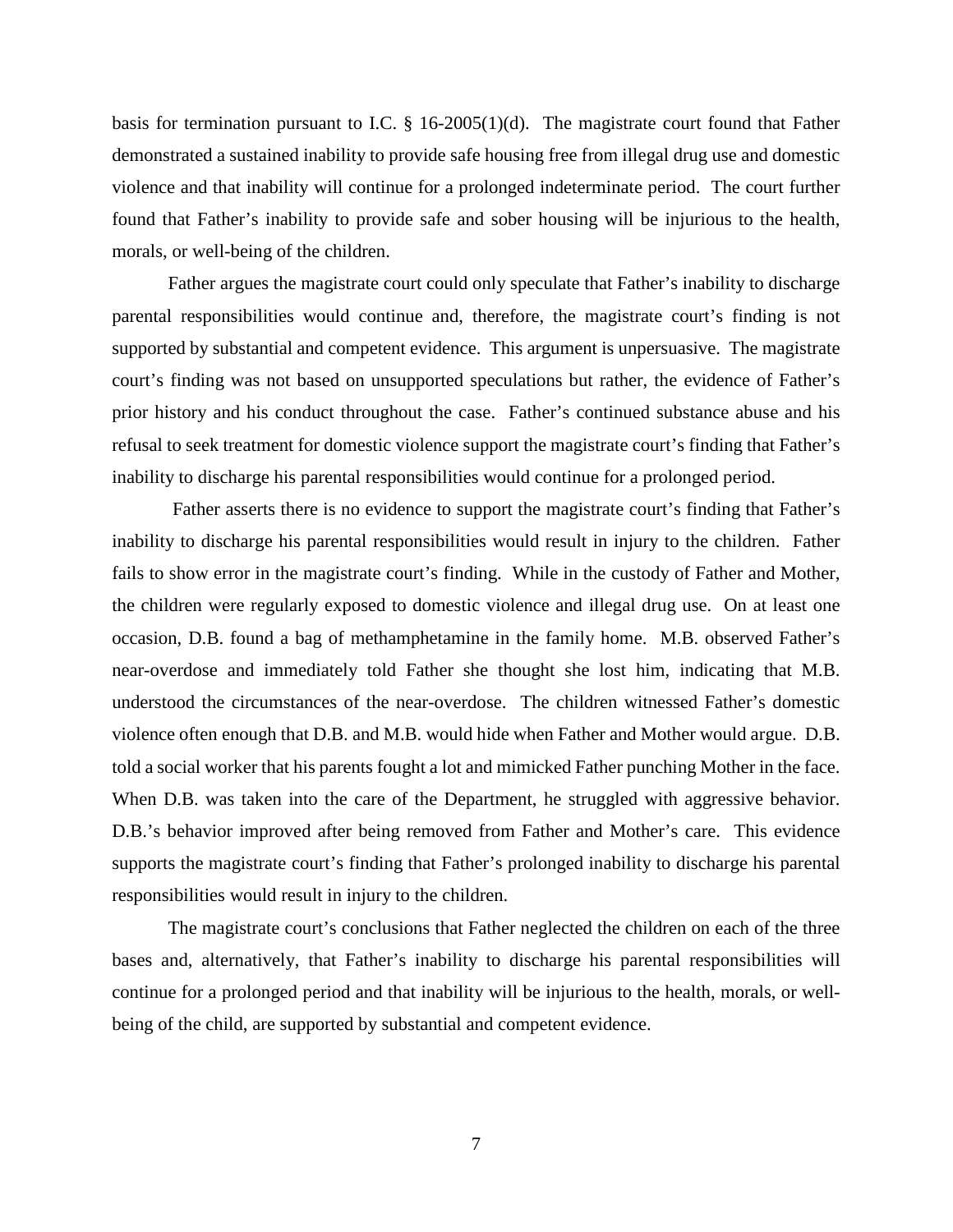### **B. Best Interests of the Children**

Father also challenges the magistrate court's finding that termination of his parental rights is in the children's best interests, arguing that the record lacks specific evidence that termination of his parental rights is in the best interests of the children.

Once a statutory ground for termination has been established, the trial court must next determine whether it is in the best interests of the children to terminate the parent-child relationship. *In re Aragon*, 120 Idaho 606, 611, 818 P.2d 310, 315 (1991). When determining whether termination is in the children's best interests, the trial court may consider the parent's history with substance abuse, the stability and permanency of the home, the unemployment of the parent, the financial contribution of the parent to the children's care after the children are placed in protective custody, the improvement of the children while in foster care, the parent's efforts to improve his or her situation, and the parent's continuing problems with the law. *In re Doe*, 159 Idaho 192, 198, 358 P.3d 77, 83 (2015); *In re Doe*, 156 Idaho 103, 111, 320 P.3d 1262, 1270 (2014). A finding that it is in the best interests of the children to terminate parental rights must still be made upon objective grounds. *In re Doe*, 152 Idaho 953, 956-57, 277 P.3d 400, 403-04 (Ct. App. 2012).

The magistrate court's finding that terminating Father's parental rights to D.B. and M.B. is in the best interests of the children is supported by substantial and competent evidence. At the time of the termination trial, the children had been in the Department's care for nearly twenty months. When D.B. first came into the care of the Department, he struggled markedly with emotional regulation and anger and would frequently get in fights at school. After undergoing therapy for nearly a year while in the care of the Department, D.B.'s ability to regulate his emotions improved greatly and his behavior at school improved. D.B. continues to attend counseling to address impulsive behavior and anger regulation. After D.B. was placed into the care of the Department, he was enrolled in weekly speech therapy and he progressed enough to have speech therapy suspended.

M.B. was about two years old when she entered the care of the Department but did not seem to be suffering from developmental delay. Throughout the case, she has met all developmental milestones expected of children her age. Nonetheless, M.B.'s exposure to Father's drug use was concerning to the magistrate court, particularly when Father nearly overdosed while M.B. was laying on his chest and M.B. thought she "had lost" Father. M.B.'s foster parents enrolled her in two different preschools that meet twice weekly. M.B. was assessed by a play therapist who determined M.B. was not in need of developmental services. M.B. attends counseling as an emotional support.